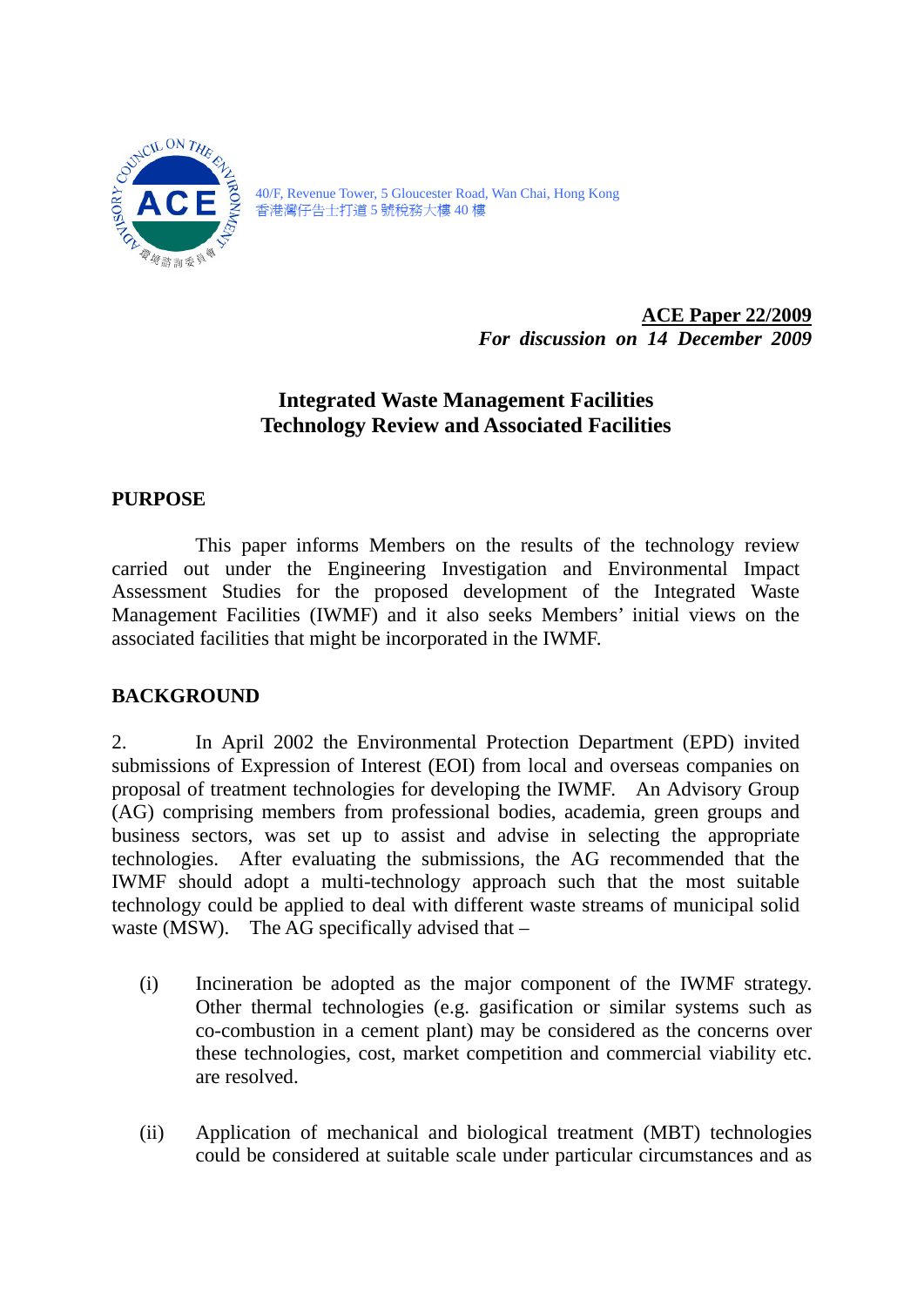#### a component of the overall IWMF strategy.

3. In December 2005, the Government promulgated "A Policy Framework for the Management of Municipal Solid Waste (2005-2014)" (Policy Framework). It sets out a comprehensive waste management strategy for the next ten years, encompassing targets and initiatives on waste avoidance reduction and recycling and the development of IWMF in mid 2010's for bulk reduction of waste.

 MSW. The ACE also advised that the treatment facility should be developed in 4. A delegation of the Advisory Council on the Environment (ACE) visited some waste treatment facilities in the Netherlands and Germany in March 2006. Subsequent discussion of the ACE advised that thermal technology with waste to energy opportunity be adopted as the core treatment technology for treating the phases, taking into account the progress and effectiveness of the various waste reduction and recycling initiatives.

 a treatment capacity of about 3,000 tonnes per day (tpd). This first phase of IWMF resources from the MSW. 5. Having considered the views of the AG and ACE, and the initiatives set out in the Policy Framework, EPD plans to develop the first phase of the IWMF with would adopt incineration with energy recovery as the core technology and it would also incorporate a demonstration scale sorting and recycling plant to recover

6. The Government has carried out a comprehensive site search exercise to identify suitable sites for developing the first phase of IWMF and following the completion of the site search exercise in early 2008, Shek Kwu Chau site and the Tuen Mun Tsang Tsui Ash Lagoons site are considered suitable as potential sites for development of the IWMF.

7. In order to ascertain the suitability of these two potential sites, EPD commissioned the detailed Engineering Investigation and Environmental Impact Assessment Studies for both sites in November 2008. The Studies are scheduled to be completed in the latter half of 2010, after which the Government would decide on the choice of site for the first phase of the IWMF and commence construction as soon as possible with a view to commissioning the IWMF in the mid-2010's.

### **TECHNOLOGY REVIEW**

8. As a major part of the Engineering Investigation Study, the consultant has conducted a review of the latest development in waste treatment technology so as to ensure that advanced technology that might have become proven and suitable for the IWMF development since the EOI exercise would not be missed out. The review has found that thermal technology has remained to play a key role in waste treatment. In some jurisdictions such as Germany, South Korea, and Taiwan, the percentages of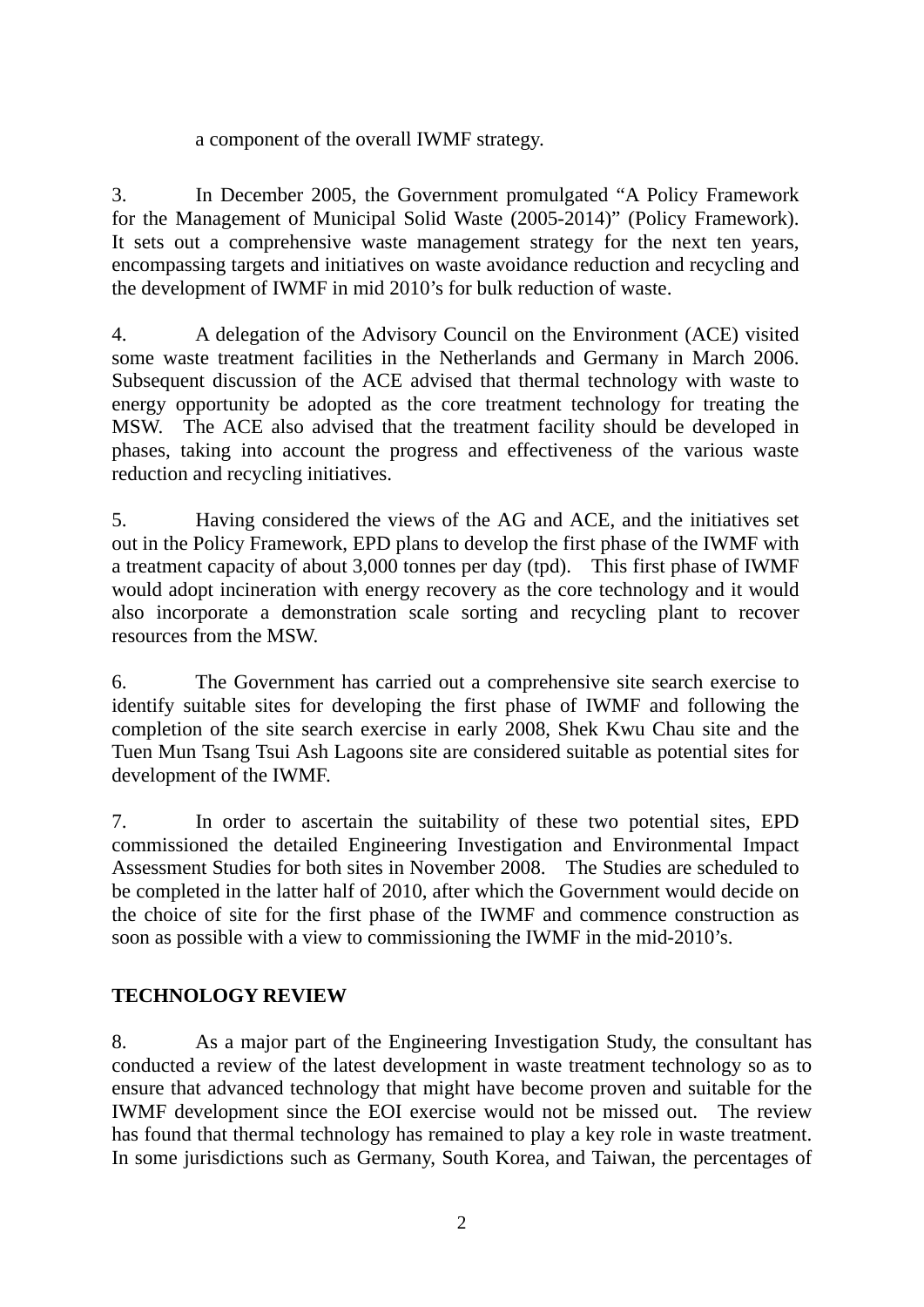Naples, Italy. MSW treated by thermal treatment technologies have increased in recent years. For Japan and Singapore, the thermal treatment percentages have, however, slightly decreased due to increases in recycling (**Figure** below). New large scale MSW incineration plants continued to be commissioned, for example, the 1,900 tpd plant commissioned in 2006 in Frankfurt, Germany; the 1,500 tpd plant commissioned in 2007 in Issy-les-Moulineau, France; and the 2,000 tpd plant commissioned in 2009 in



mixed MSW treatment continued, particularly in Europe. This re-affirms AG's recommendation that MBT of MSW could be considered at a relatively small scale.

#### *Thermal Technologies*

10. The thermal technologies currently used for MSW treatment include incineration, gasification, plasma gasification, pyrolysis and co-combustion. A brief introduction of these technologies is in **Annex A** and an evaluation of these technologies is summarized as follows.

#### Incineration

 technologies adopted for the treatment of mixed MSW. The review has indicated 11. Moving grate, fluidized bed and rotary kiln are the three known incineration that fluidized bed incineration system is more commonly used for more homogenous waste such as sludge. If it is applied on mixed MSW, the waste needs to be pre-treated and shredded into small homogenous pieces prior to incineration. Currently, this technology is not commonly adopted for treatment of mixed MSW, and the waste facilities applying this technology are generally of small unit capacities less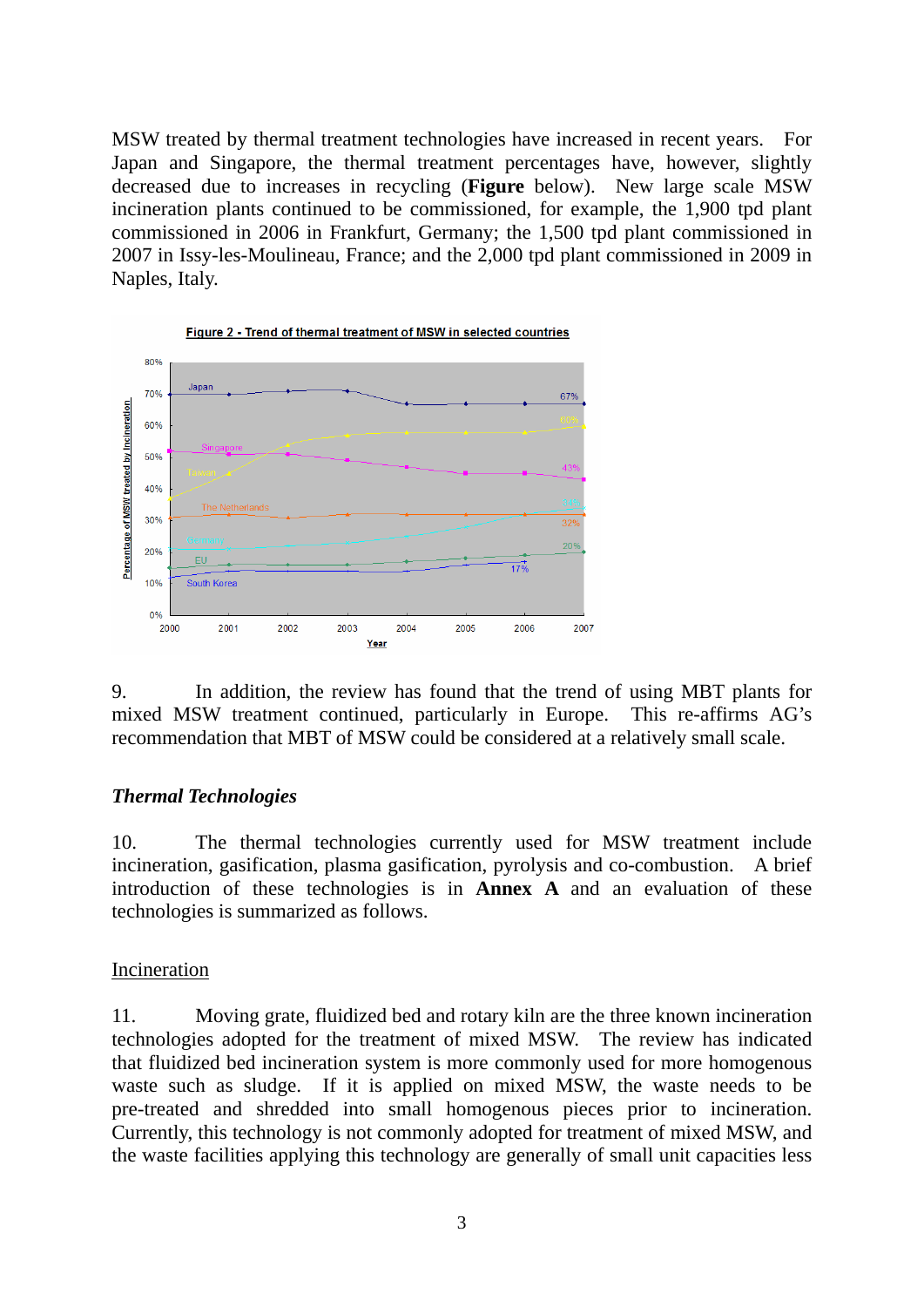than 60 tpd.

12. As for rotary kiln, the review has found that this technology is primarily used for treatment of hazardous waste. Its use for mixed MSW is quite rare and of limited capacity, with unit capacity ranges from 100 to 300 tpd.

 reaching 800 tpd and 4,300 tpd respectively. Moreover, it is found to be the only 13. In comparison with the above two forms of incineration technologies, the unit and plant capacities of the moving grate system are the highest, with capacities technology that is proven to treat waste in large capacity (i.e. over 3,000 tpd) mixed **MSW** 

14. Given the above and the very limited track record of fluidized bed and rotary kiln incineration in treating mixed MSW, the review has recommended that moving grate incineration be considered for the IWMF Phase 1 development. In addition to its proven track record for large scale application, the moving grate incineration technology also has the following advantages -

- $(i)$ currently, there are over 10 major suppliers with good track records for the provision of this technology. This may enable adequate tender competition at the tender selection stage;
- $(ii)$ it has the highest capability to treat different sizes and qualities of the mixed MSW;
- $(iii)$ this technology possesses the least operational complexity; and
- $(iv)$ this technology requires the least capital and operating costs, and land space for development.

#### Gasification

15. The review has found that up to 2008, only some 90 gasification plants have been installed all over the world for MSW treatment. This number is very small when compared with over 900 moving grate incineration plants that have been installed worldwide. For gasification applications, pretreatment of MSW to fine granules is generally required as this technology, when compared with incineration, is less robust in treating mixed MSW with different sizes and qualities. So far, this technology is only adopted for relatively small scale MSW treatment (less than 400 tpd).

16. The review has also found that some key gasification suppliers have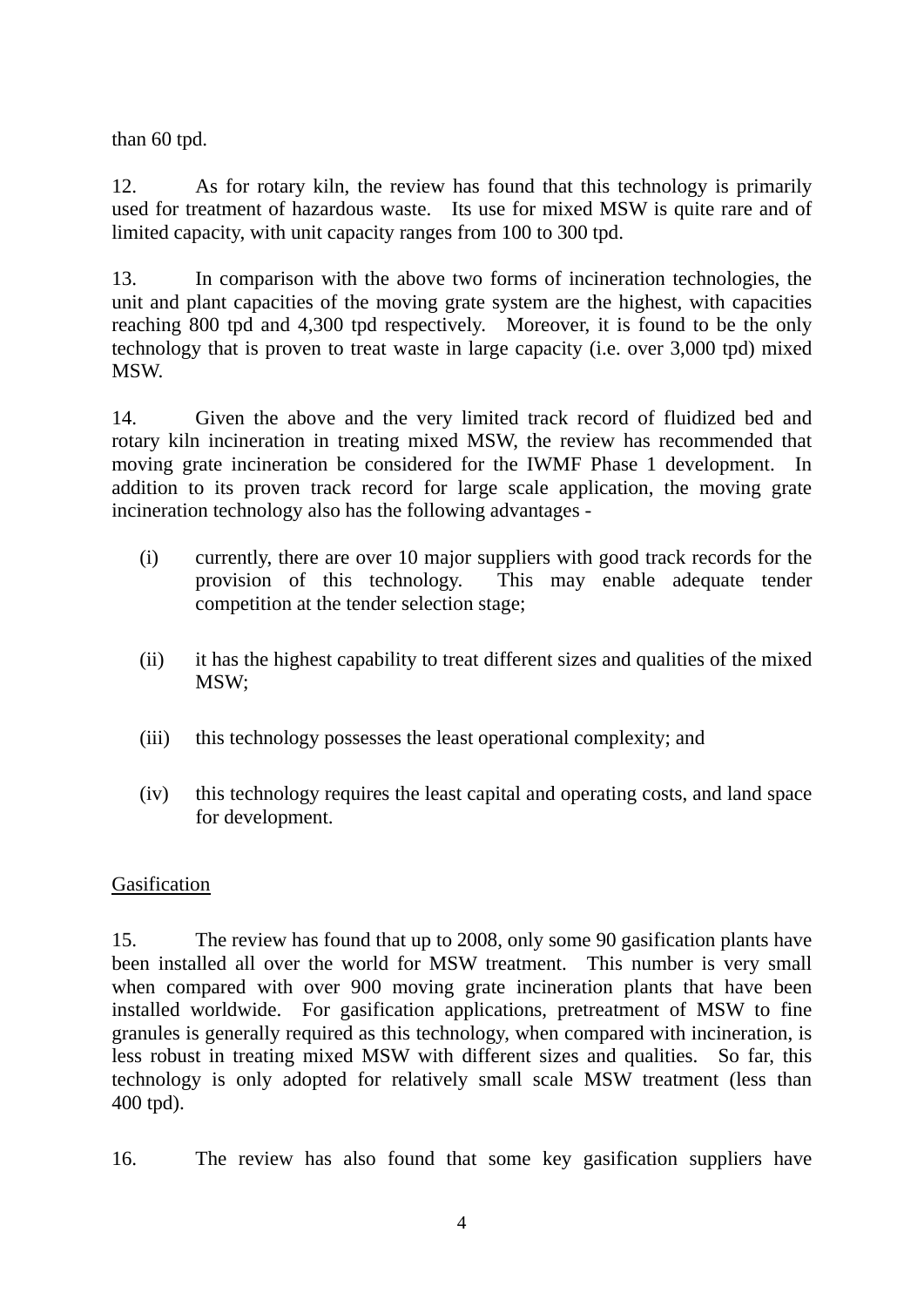recently withdrawn from the international market. In view of its limited track record for large scale MSW treatment, the incapability of treating MSW with varying sizes and qualities, and the limited number of suppliers (less than five major suppliers internationally), the review considers that gasification technology is not suitable for the proposed IWMF development.

#### Plasma Gasification

17. Plasma gasification is mainly adopted for treating specific wastes such as hazardous wastes or even low-level radioactive wastes. For MSW, application of this technology entails pre-treatment of the mixed waste to a more homogeneous feedstock. The review has found that since the EOI exercise, there has been no noticeable major development of this technology for MSW treatment. So far, this technology is only adopted for relatively small scale MSW treatment (less than 300 tpd). Therefore, the review considers that the plasma gasification technology is not suitable for the proposed IWMF development.

#### Pyrolysis

18. Up to 2008, there were some 30 pyrolysis plants for MSW treatment in various parts of the world. The typical unit capacity and plant capacity fall within the ranges of 60 to 80 tpd and 130 to 160 tpd respectively. Application of pyrolysis for mixed MSW treatment is limited and this technology is not suitable for large scale uses. If applied, pre-processing of mixed MSW is usually required. In general, pyrolysis system requires higher capital cost than the incineration systems.

19. The review has also found that a key pyrolysis supplier in Japan has recently withdrawn from providing new pyrolysis system for waste treatment. Having considered this, and the limited number of such plants and its small-scale of application, our review considers that the pyrolysis technology is not suitable for application in the proposed IWMF.

#### Co-combustion

20. As regards the technology of an Eco-co-combustion system proposed earlier by a local cement production company to EPD for treatment of MSW, the review however has found that it is considerably different from the conventional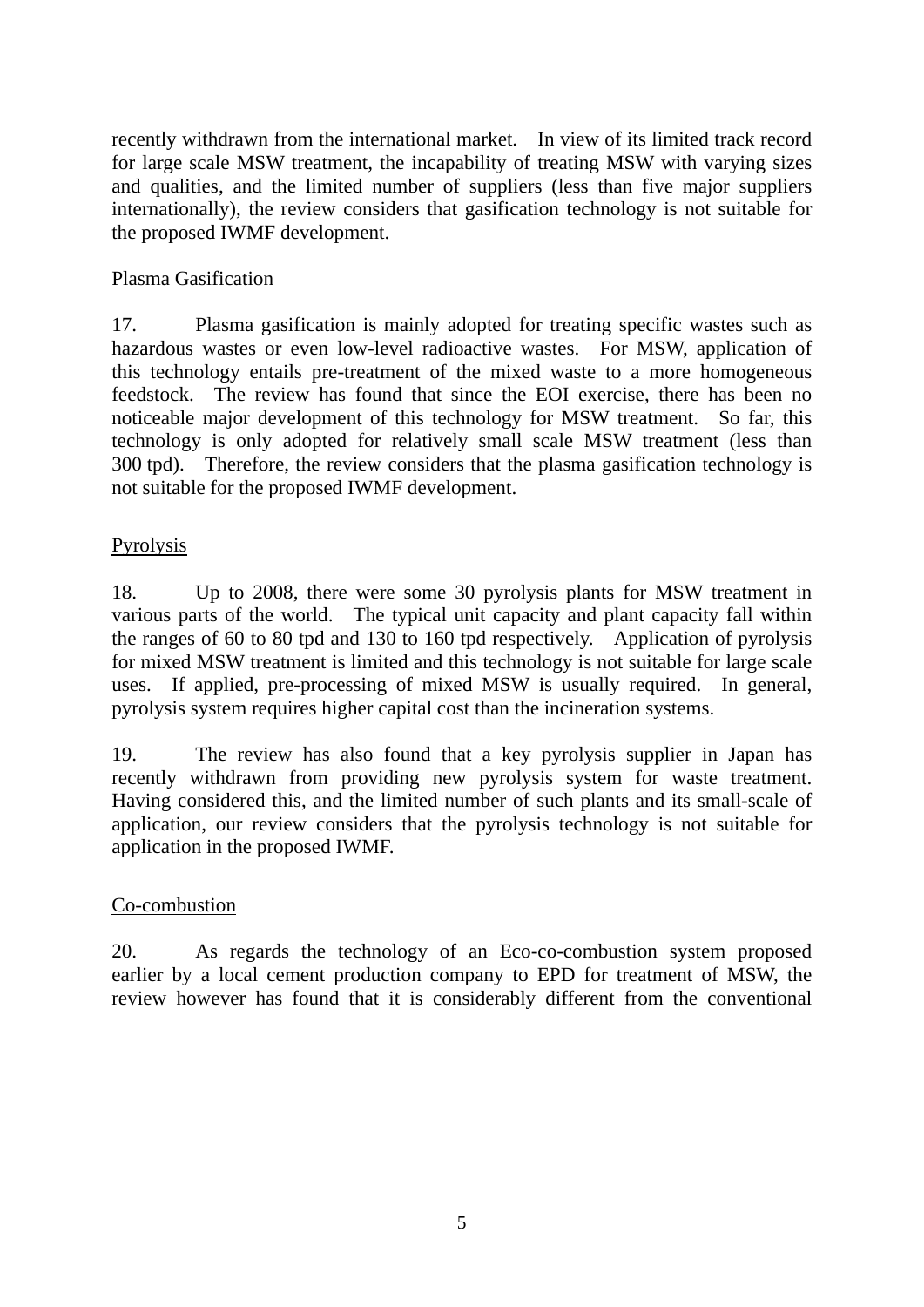co-combustion process adopted worldwide<sup>[1](#page-5-0)</sup>. The proposed system burns the MSW in a separate rotary kiln system and the waste heat so generated is utilized in the "front-end" cement making calcination process (i.e. conversion of limestone to lime in the pre-calciners). The pre-calcinerated materials hence produced is then used for cement production in the existing rotary kiln of the cement plant. The ash residues generated from MSW burning in the rotary kiln is to be re-used as feed materials into the cement making process. A schematic diagram of the proposed Eco-co-combustion system is at **Annex A**.

 MSW. In addition, the company proposed that four rotary kilns, each with a unit adopted for MSW combustion is one operating at a capacity of some 450 tpd. This 21. While a pilot plant trial run at a scale of several tonnes per day of mixed MSW operated for some two months was conducted in 2005, it did not test out the full process of the proposed Eco-co-combustion system. The review found that so far, all over the world, there has not been any application of similar system for treatment of capacity of 1,000 tpd, be used in their Eco-co-combustion system for mixed MSW combustion. The consultant advised that no rotary kiln of such scale has ever been built and used for MSW combustion. According to the review, the largest rotary kiln rotary kiln was supplied by a company which has already retreated from the rotary kiln incineration market. The review hence considers that it would be too risky and unscientific to simply scaling up the findings of the pilot plant to predict the operational practicability of the proposed Eco-co-combustion system.

22. In addition, the consultant advises that as MSW is proposed to be treated as fuel for cement production under the proposed Eco-co-combustion system, should there be any reductions/fluctuations in the demand for cement production, there would have a knock-on effect on the treatment capacity of the plant. This would inevitably cause serious adverse impact on Hong Kong's ability of MSW treatment.

23. Given the technology and market risks concerned, the review does not recommend the applicability of the Eco-co-combustion system for MSW treatment.

24. In conclusion, the review recommends that the moving grate incineration technology be adopted as the core technology for the development of the IWMF Phase 1.

<span id="page-5-0"></span><sup>&</sup>lt;u>.</u>  $1$  It is not uncommon to find use of wastes as a supplementary fuel to substitute normally 10% to 20% of the fossil fuels for the cement kiln. In this conventional usage, certain waste with high heating value (e.g. waste oil, animal meal, used tyres and rubber) or refuse derived fuel  $(RDF)^2$  produced from MBT Plants elsewhere outside the cement plant is used as fuel for direct feeding to the existing cement kiln and be burnt together with the cement raw materials. The waste however needs to be specially prepared so as to act as a supplementary fuel.

 $2$  RDF can be produced from mixed MSW through a number of different processes including sorting or mechanical separation, size reduction (shredding, chipping and milling), separation and screening, blending, dry stabilization or biological treatment, and pelletising.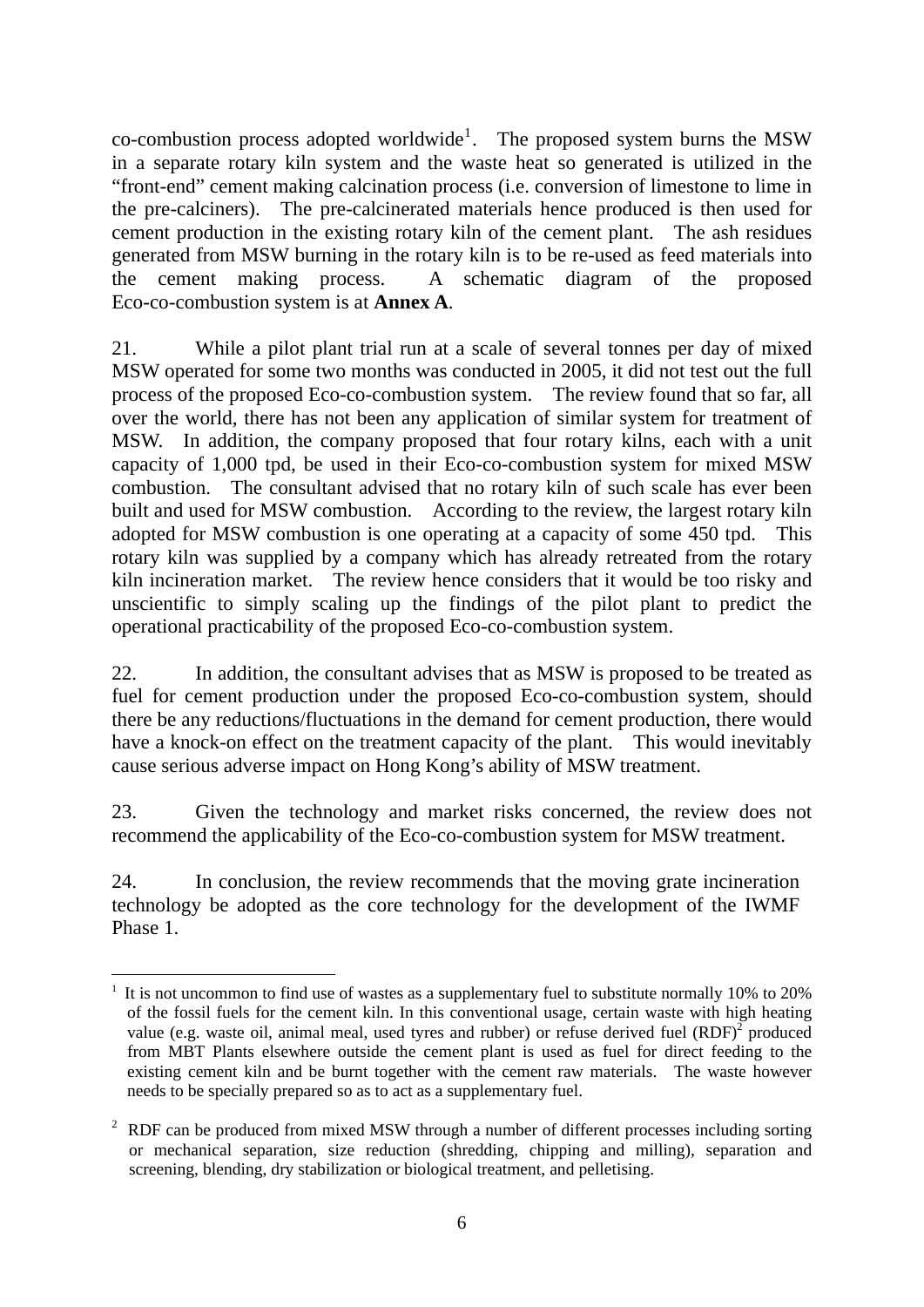### *Sorting and Recycling Technologies*

25. The review has also identified that for sorting and recycling of MSW, the technologies available include mechanical treatment alone (MT), mechanical and biological treatment (MBT), biological and mechanical treatment (BMT) and mechanical heat treatment (MHT). A brief introduction of these technologies is in **Annex B**.

26. Of the various sorting and recycling technologies, it is noted that application of MHT for MSW treatment has not found to be commercially proven. As for MT, the technology could only recover recyclables without stabilizing the waste residues. Both MBT and BMT technologies could recover materials and energy from the MSW and produce a more stable waste residue. Considering that MBT normally requires smaller land intake than BMT, MBT is proposed to be adopted for the sorting and recycling plant as a component of the IWMF.

27. The review has noted that currently, there are over 200 MBT plants for MSW treatment worldwide and the biological treatment stage of the MBT could be either composting (aerobic) or anaerobic digestion. After evaluation, the review has recommended adoption of the anaerobic digestion process because it can produce biogas for energy generation and achieve a comparatively higher waste volume reduction with less land requirements than the composting process.

#### **ASSOCIATED FACILITIES**

28. In reviewing the development of MSW incineration plants elsewhere, the consultant finds that some plants have incorporated social, recreational and educational facilities to enhance their social acceptance. These associated facilities are generally well received by the public. It is therefore considered worthy to consider the possibility of incorporating some associated facilities in the proposed IWMF development.

29. Both of the two potential sites for the IWMF phase 1 development are located adjacent to the sea and in quite remote location. Considering these site characteristics, common social and recreational facilities such as community halls, swimming pools, tennis courts etc. may not be suitable. Instead, the associated facilities may be used to demonstrate the waste-to-energy concept and advanced waste treatment technologies to the public. The following preliminary options that could make use of part of the surplus energy generated by the IWMF and build in situ or adjacent to the IWMF may worth exploring -

 $(i)$ Educational centre cum Waste Technology Museum – It could focus on themes relating to waste treatment and education. The facility could comprise exhibition hall, interactive (computer) game gallery, lecture